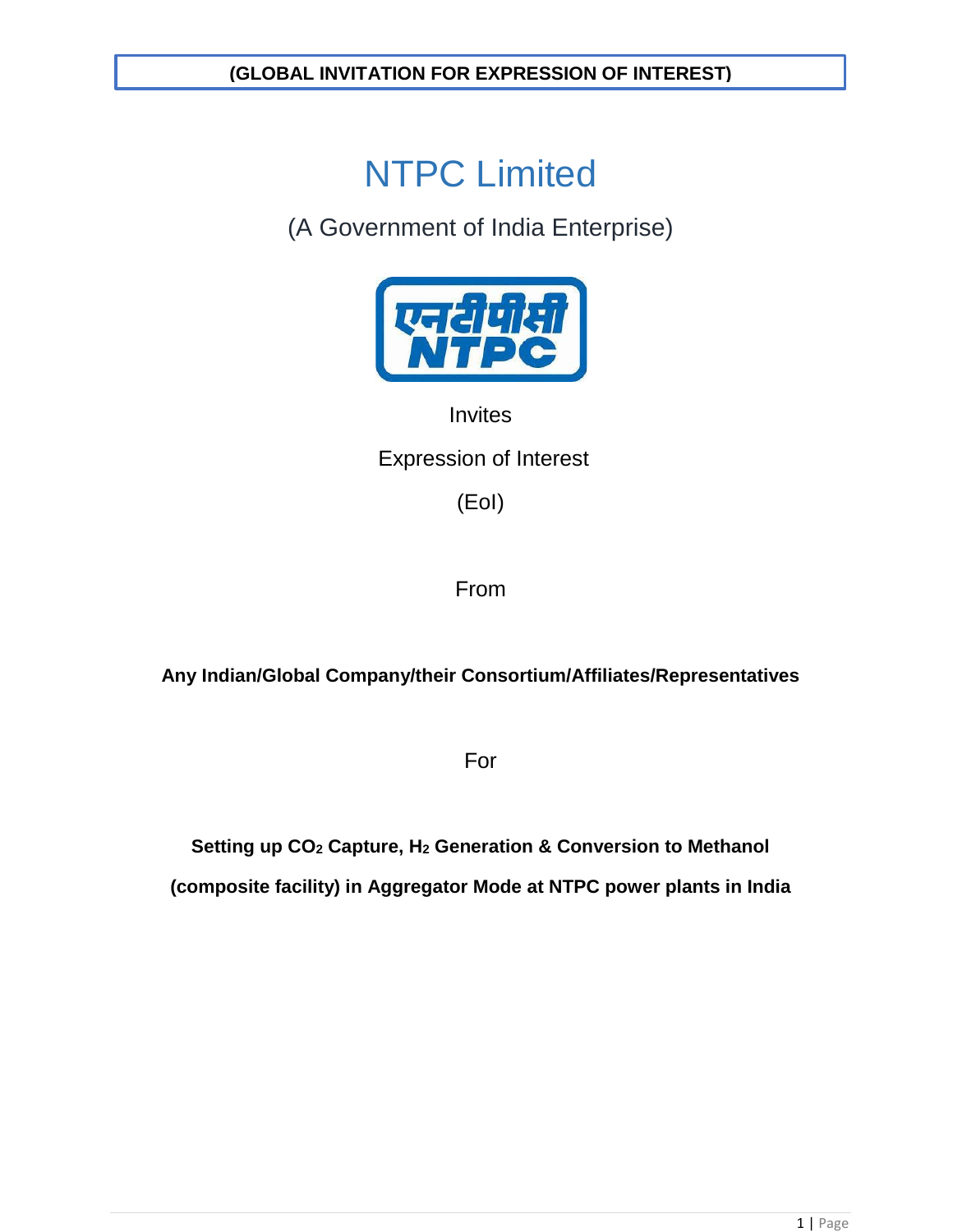# **DOCUMENTS OF EoI**

This EOI document comprises of the following sections:

- 
- (i) Section I : EoI Information<br>(ii) Section II : Introduction (ii) Section II : Introduction
- 
- (iii) Section III : Instructions to the Applicants<br>(iv) Section IV : Consideration of Response
- 
- (iv) Section IV : Consideration of Response
- 
- (v) Section V : Application Form and Annexures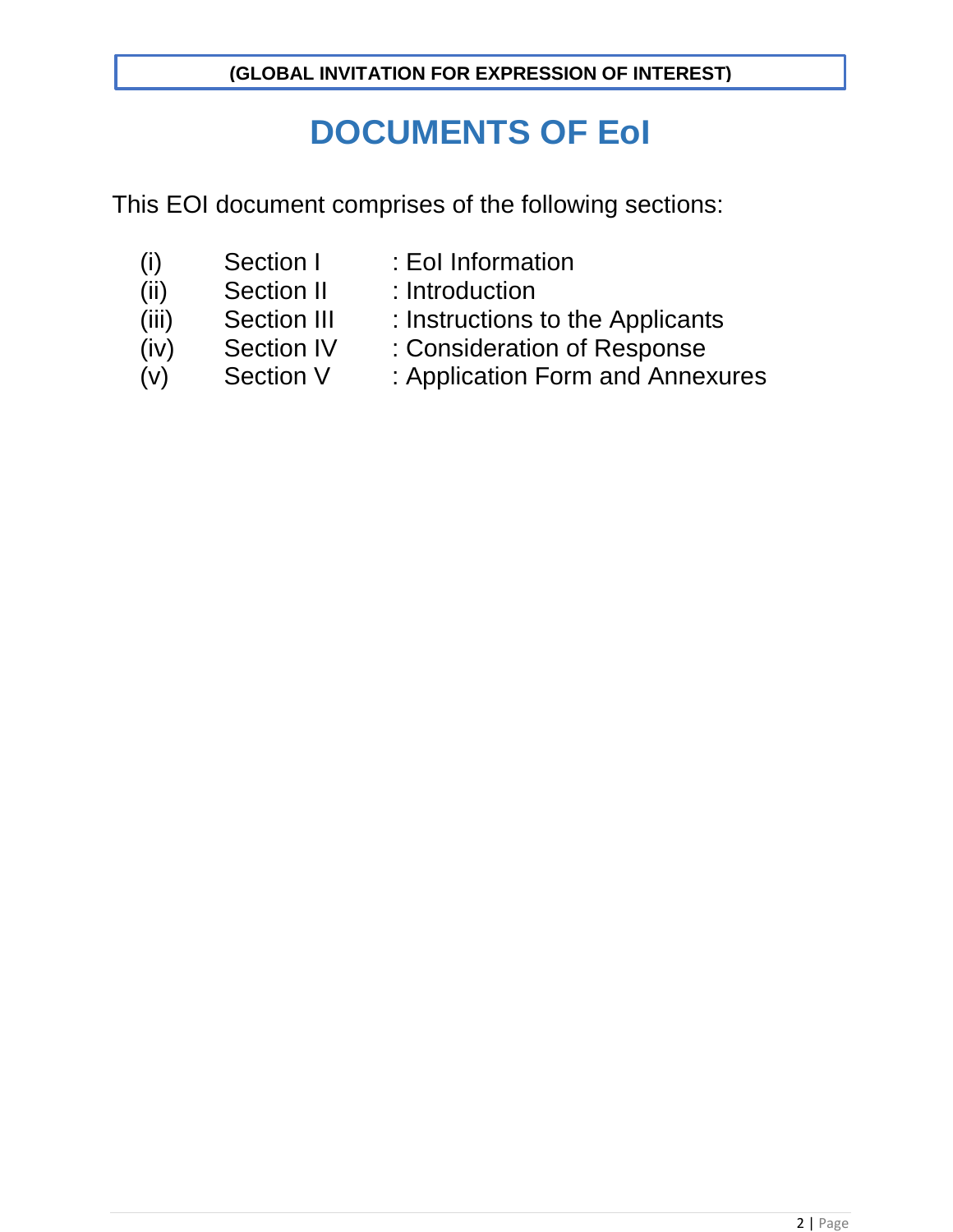# **Section - I**

# **EoI Information**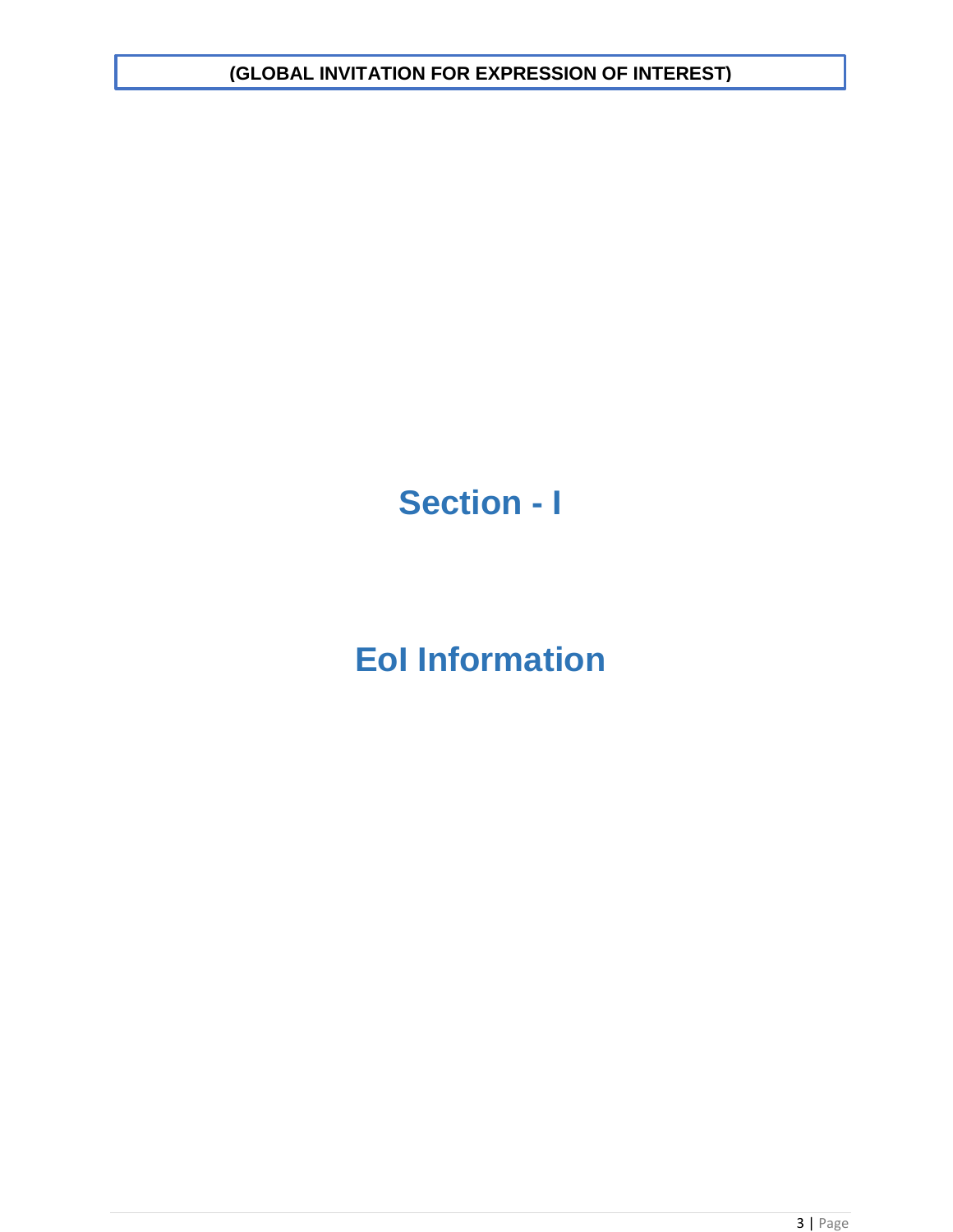## **DETAILED NOTICE INVITING EXPRESSION OF INTEREST (EoI)**

### **EoI No.: NTPC/BD/EoI-02/2021-22 Date: 28.01.2021**

**NTPC is Inviting Expression of Interest from Indian/Global Company/their Consortium/Affiliates/Representatives for setting up CO2 Capture, H2 Generation & Conversion to Methanol (composite facility) in Aggregator Mode at various NTPC Power Plants in India**

1. NTPC Limited (A Government of India Enterprise) intends to set-up CO2 Capture, H2 Generation & Conversion to Methanol (composite facility) in aggregator mode at various NTPC power plants in India. In this regard, NTPC Limited invites Expression of Interest (EoI) from any Indian/Global Company/their Consortium/Affiliates/Representatives (**herein after called APPLICANT**). The participation in EoI may also be done through consortium; however, the consortium shall have a lead partner.

*Note: Creation of Methanol Manufacturing facility by CO2 capturing within power plant premises is an initiative by NTPC. This EoI is to assess the commercialization prospects of the initiative. After identifying the APPLICANTs through EoI who are interested in setting up Methanol Manufacturing facility by CO2 Hydrogenation, Request for Proposals (RfP) for undertaking project(s) in some of the NTPC plants shall be invited for setting up the facilities and scalable model for further additional requirements.*

### 2. **DOWNLOAD AND TIME LINES FOR SUBMISSION OF EoI**

a. Interested APPLICANTs may download the documents of EoI free of cost from www.ntpctender.com & [https://eprocurentpc.nic.in](https://eprocurentpc.nic.in/)

|    | b. Last date for submission of Eol<br>c. Last date for queries/ seeking clarifications | $\sim 100$ | 30.03.2021<br>20.03.2021                                       |
|----|----------------------------------------------------------------------------------------|------------|----------------------------------------------------------------|
|    | d. Date of opening of Eol response                                                     |            | 31.03.2021                                                     |
| e. | <b>Response Validity</b>                                                               |            | 12 months from<br><b>Last Date of Eol</b><br><b>Submission</b> |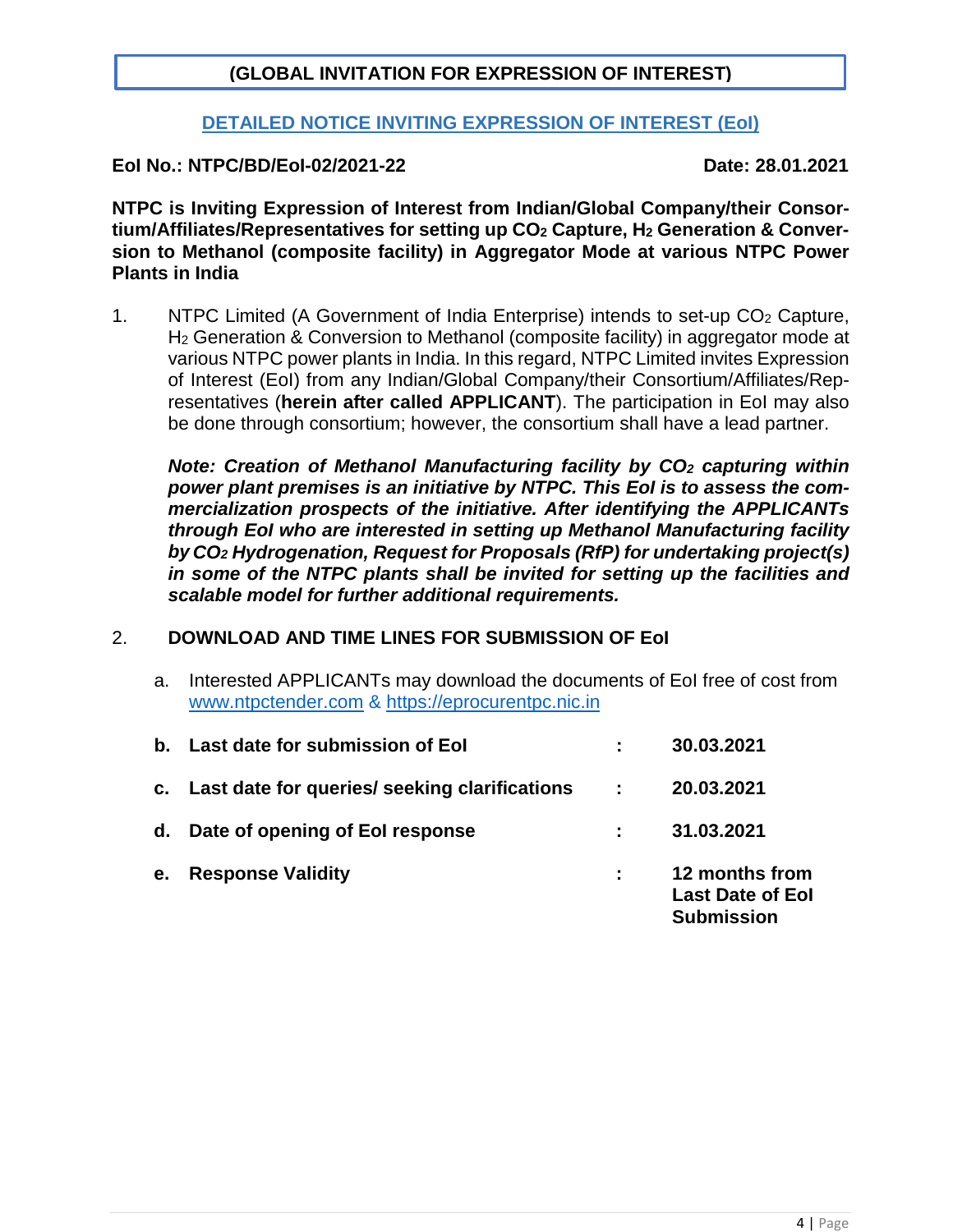3. For consideration of EoI, APPLICANTs are required to e-mail softcopy of EoI, completed in all respect, through e-mail as well as send the hard copy of the same, which can be submitted either in person or by registered/ speed post till last date of submission of EoI to the following address: -

> **To**: amitttal@ntpc.co.in **CC to:** [koushiksaha@ntpc.co.in](mailto:chandanchakraborty02@ntpc.co.in)

Additional General Manager (Business Development) NTPC Limited Room No. - 305 EoC Noida sector - 24, Noida

4. NTPC reserves the right to reject or accept any or all applications, cancel/withdraw the EoI process without assigning any reason whatsoever and in such case, AP-PLICANT shall not have any claim arising out of such action. NTPC bears no responsibility or liability of any kind in reference to the EoI.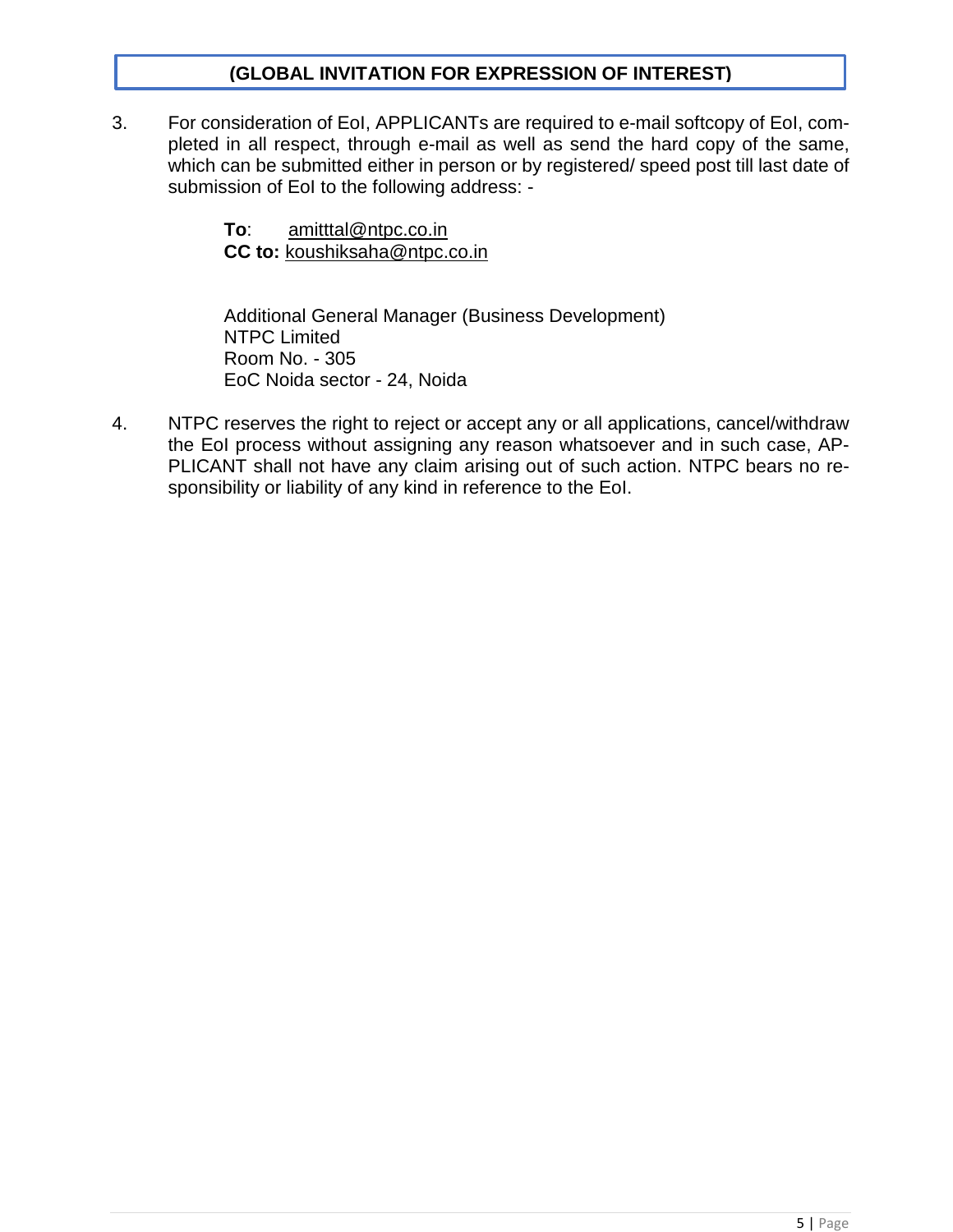# **Section - II**

# **Introduction**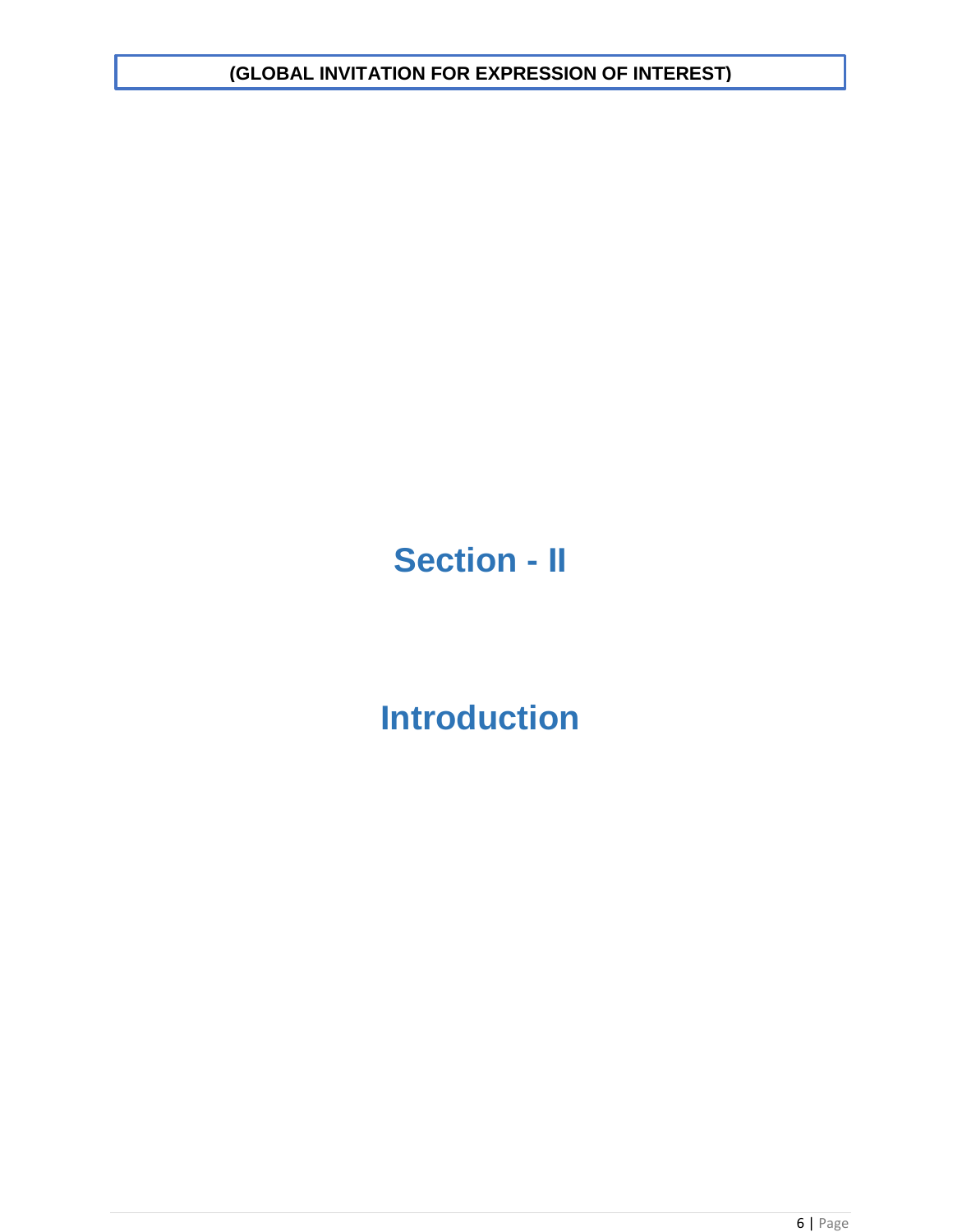## **1. INTRODUCTION**

- i. NTPC Limited [\(www.ntpc.co.in](http://www.ntpc.co.i/)) is a leading power generation company of India. It has been ranked No#2 Independent Power Producer (IPP) in the world as per Platts (2019). The Company is listed in Indian stock exchange with a market capitalization of INR 833.12 billion.
- ii. NTPC Limited produces around 300 Billion units of electricity annually through its cluster of gas, coal, hydro and RE based power stations of more than 63GW capacity spanning across the country. Further NTPC plans target capacity of 130 GW by 2032.
- iii. NTPC Ltd. has revenues from operations INR 977 billion (12.97 billion USD) through its paid-up equity of INR 98.94 billion (1.3 billion USD), NTPC group achieved a net profit of INR 101.12 billion (1.4 billion USD) in the financial year 2020 and has been consistently paying dividends to its shareholders for the last 26 years.
- iv. NTPC Ltd. in keeping focus on decarbonisation of the Indian energy sector and India's commitment to COP 21 for reducing GHG emissions and wants to set up facility to capture  $CO<sub>2</sub>$  from flue gas discharged from power station chimneys and convert captured  $CO<sub>2</sub>$  to Methanol. NTPC's power plants are located in various states across the country and its power stations can be used to develop "Methanol Economy", an initiative by NITI Aayog of India.
- v. Following facilities are available at NTPC plants:
	- a. 24x7 reliable Electricity
	- b. Availability of adequate water supply.
	- c. Accessibility through road and rail network as NTPC power plants are well connected to the hinterland.
	- d. Availability of skilled labour.
	- e. Infrastructural facilities like internet lease lines/office/township/Medical facilities/ local market etc.
	- f. Provision of basic material/chemical testing facilities.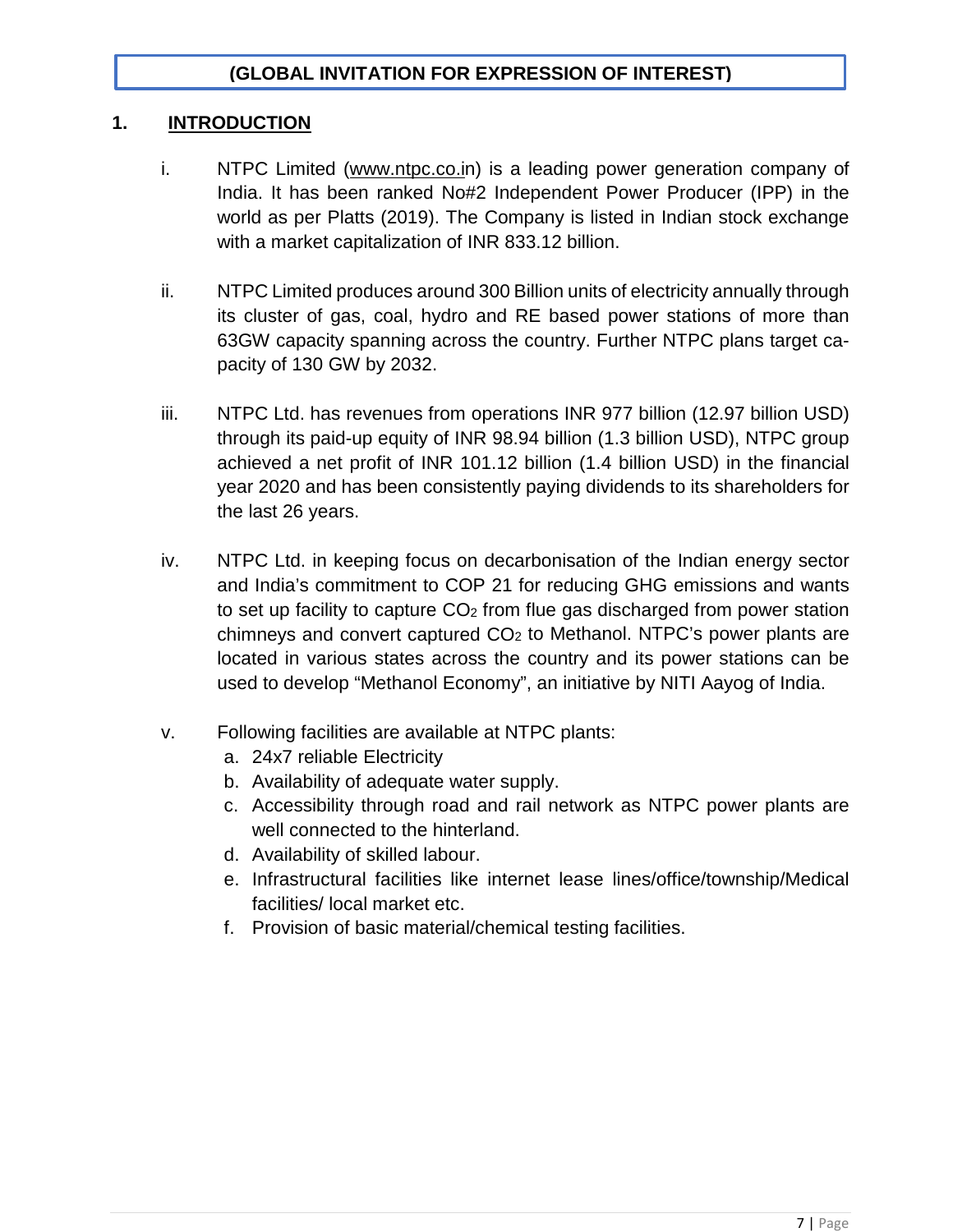## **2. INTENT OF THE EXPRESSION OF INTEREST (EoI)**

- i. NTPC Limited intends to set-up CO<sub>2</sub> Capture, H<sub>2</sub> Generation & Conversion to Methanol (composite facility) in aggregator mode on BOO (Build, Own & Operate) basis at various NTPC power plants in India.  $CO<sub>2</sub>$  captured from flue gases and Hydrogen generated using surplus power during off-peak hours/low schedule or renewable sources shall be used for methanol production.
- ii. The initiative will help reduce oil import dependence of the country by using methanol as an alternate substitute of oil.
- iii. There are many technologies in various stages of development world over. The responses shall be evaluated with regards to technology, financial viability and best possible option for commercialization.
- iv. Based on the responses in the EoI, the project shall be implemented at one/multiple NTPC power plants based on their feasibility.
- v. The key roles and responsibilities of the stakeholders under the projects shall include but not limited to the following:

### **a. NTPC's Role:**

- Facilitate in setting up of composite facility at identified NTPC power plants.
- Providing flue gas, land, electricity and water to the facilities within plant premises.
- Arranging all required statutory clearances regarding setting up of facility.
- Marketing/selling of products.

### **b. Applicant's Role:**

- Build, Own & Operation of plant for production of Methanol from CO<sub>2</sub> Hydrogenation by capturing CO2 from flue gas and Hydrogen Generation.
- Sourcing of all raw materials except flue gas.
- Arranging own project finances.
- Delivery of products.
- **■** Maintaining Environmental Clearance and Consent to Operate including treatment/control measures for effluents/air quality.
- **EXEDEE Arrange own security and manage labour related issues.**

The Applicants may express their interest in respect of their offerings along with other inputs as indicated in relevant Annexures/formats.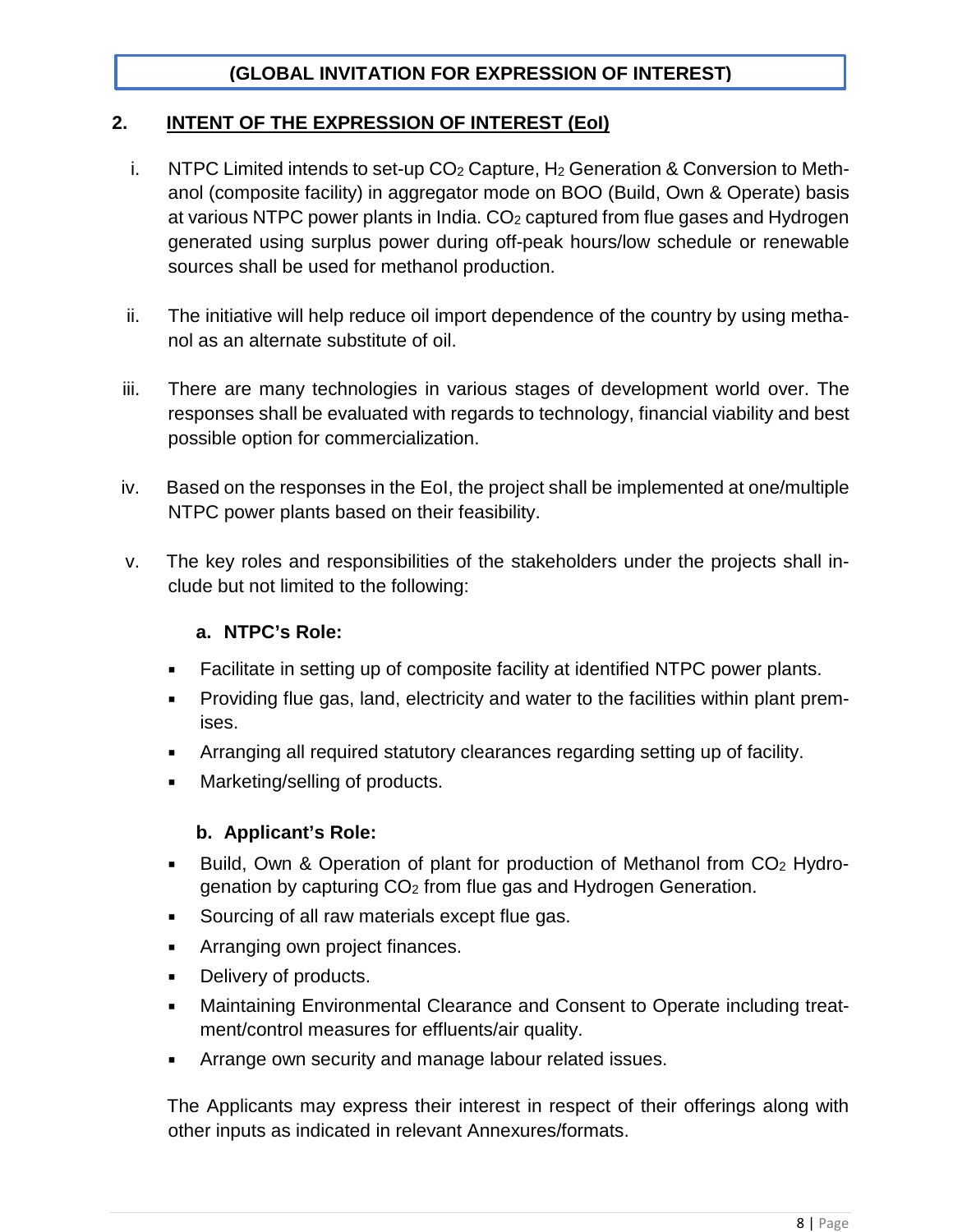vi. Typical flue gas parameters of NTPC plants is enclosed at **Annexure 1**

The response(s) received in the EoI will be utilized by NTPC for:

a. Identification of suitable technology, financial viability and best possible option for commercialization.

### AND/OR

b. Formulation of specifications for various systems/stages required for execution of demonstration plant/commercial project(s).

## AND/OR

c. Shortlisting of parties for forthcoming Request for Proposals (RFP) / short term tenders by NTPC for undertaking demonstration plant/commercial project(s).

## AND/OR

d. Identification of NTPC stations for undertaking demonstration plant/commercial project(s) based on requirements for electricity, land, water and other infrastructure facilities.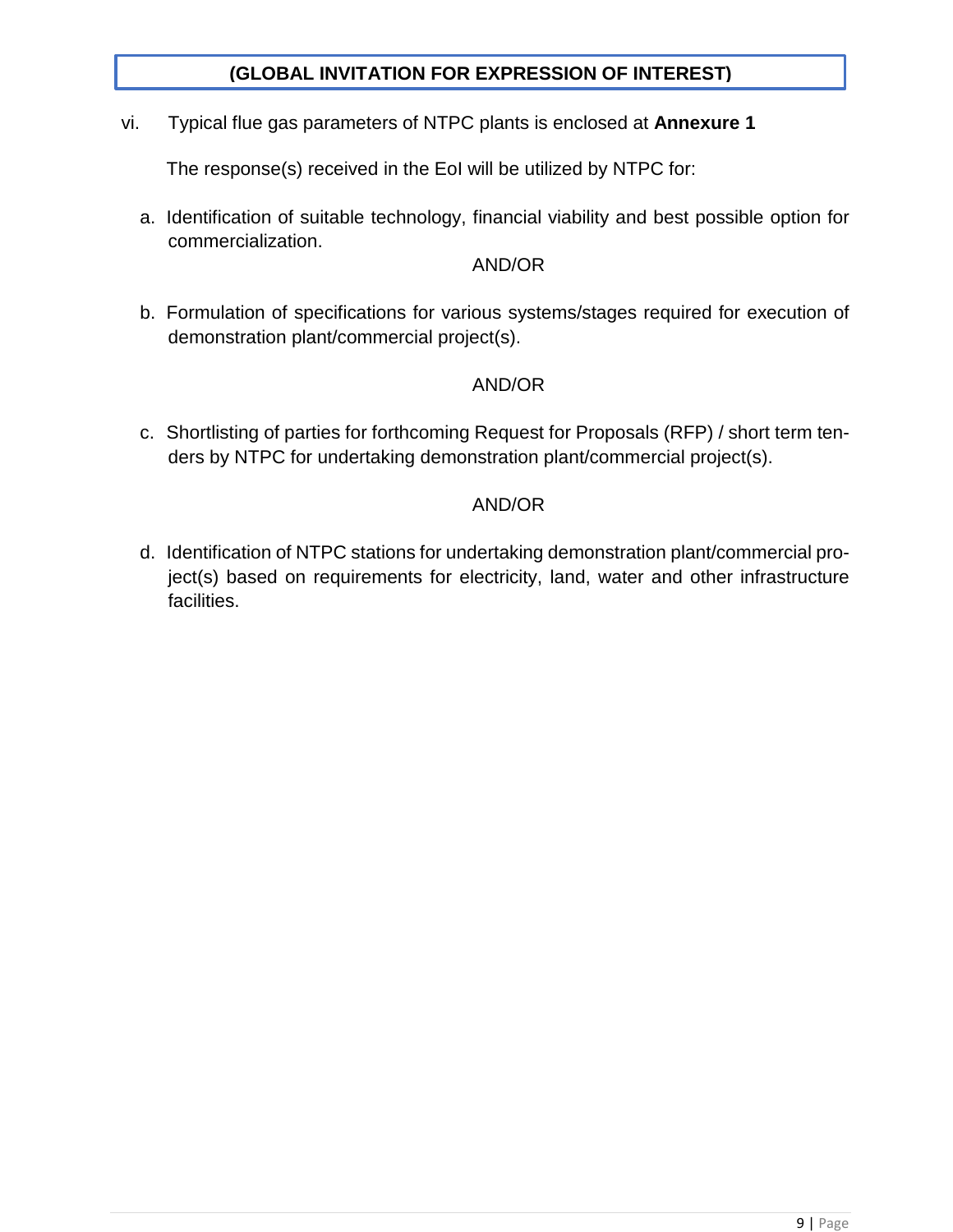# **Section - III**

# **Instructions to the Applicants**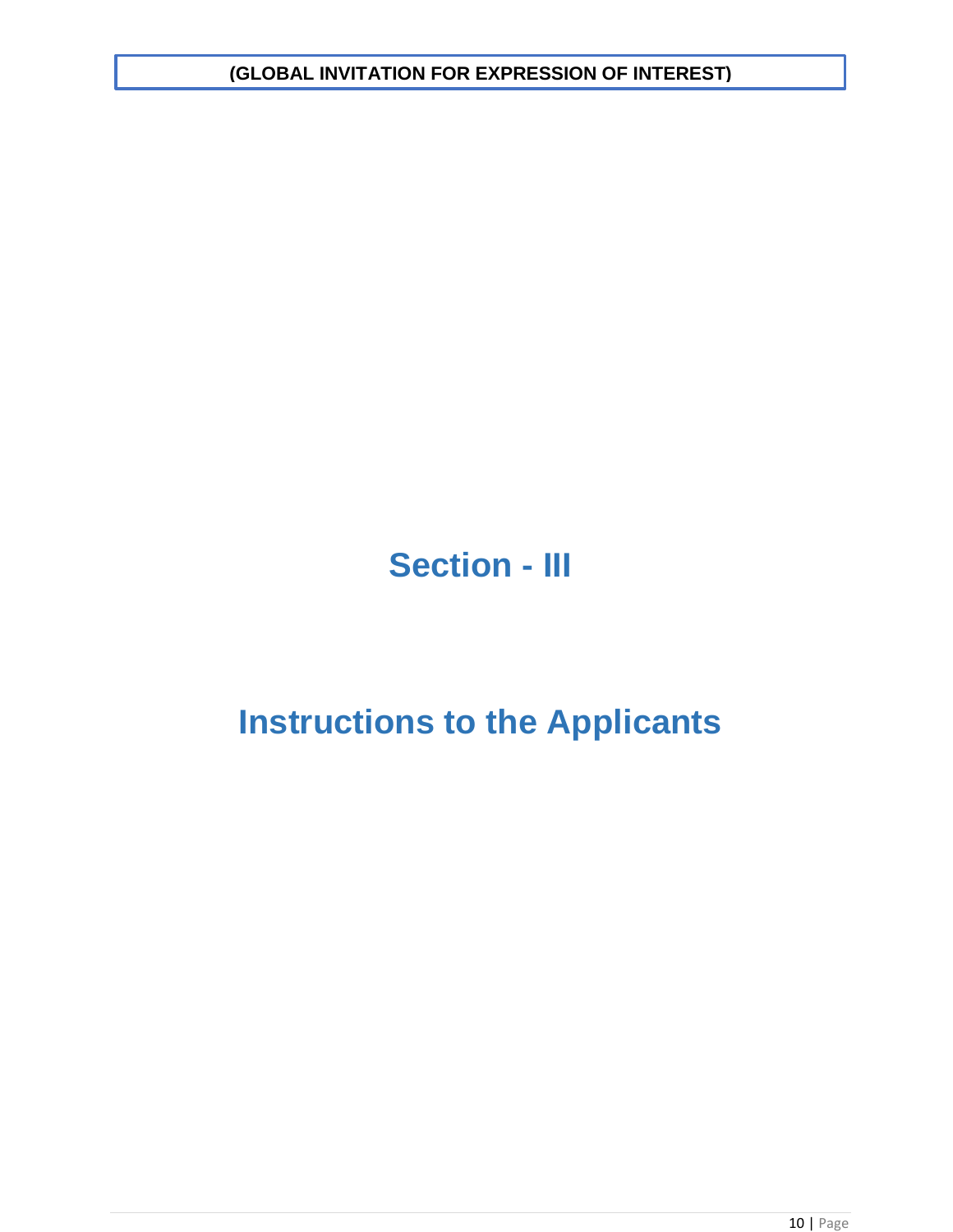#### **1. The Applicants should note that:**

- a. Language of the responses to EoI or any query/ clarifications/ correspondences shall be in English only.
- b. For expression of interest, Application Form and Annexures given in Section-V shall be duly filled and sent to NTPC by the APPLICANT in hard as well as soft copy.
- c. Applicants should go through Section-I and Section-II thoroughly before filling and submitting the application form and annexures in Section-V.
- d. Applicants shall mention the name and contact details of two persons, with complete address, phone number and email id.
- e. NTPC Ltd. may, at its sole discretion, ask for additional information/ documents and/ or seek clarifications from the Applicant(s) after the Deadline for submission of response, inter alia, for the purpose of removal of inconsistencies or infirmities in their responses.

#### **2. Enquiries and clarifications**

Any clarifications on the EoI may be sought to the following via e-mail: To: amitta[l@ntpc.co.in](mailto:anuragsingh@ntpc.co.in) CC to: koushiksaha@ntpc.co.in

### **3. Corrigendum**

At any time before the last date of submission of EoIs, NTPC may, for any reason, whether at its own initiative or in response to a clarification requested by an Applicant, modify the EoI document. The amendment will be posted on the website and will be binding on the Applicants and the Applicant will give due consideration to the same, while they submit their EoIs, and would invariably enclose documents/ information, as required, on account of the amendment, as a part of the EoI. NTPC may, at its discretion, extend the deadline for the submission of EoIs.

### **4. Preparation of the response to EoI**

The application of EoI consists of the following**:**

(a) Annexure 2, 3 & 4 of Section-V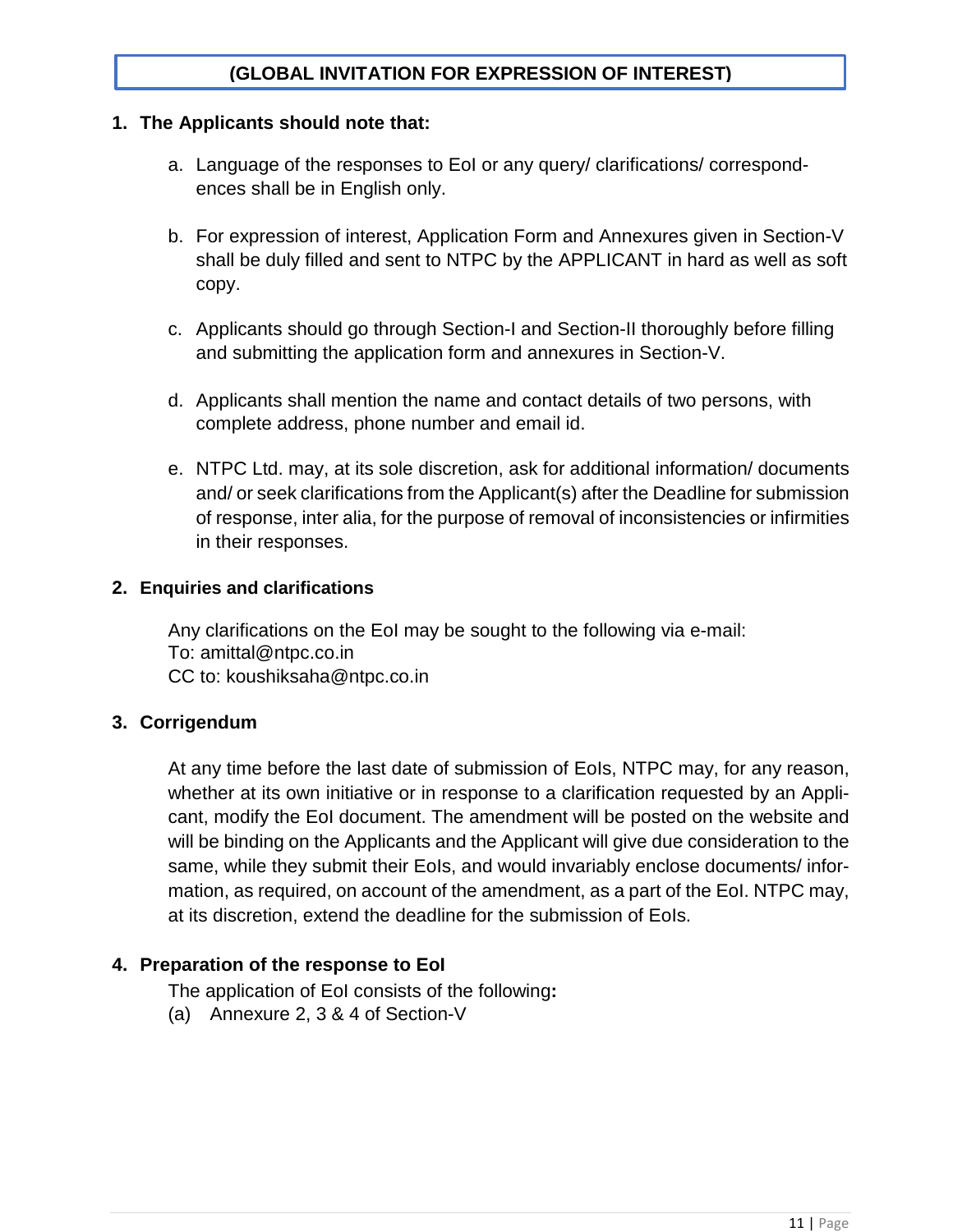#### **5. Validity of the responses**

The Applicant shall submit the responses which shall remain valid up to twelve (12) months after the response Deadline ("Response Validity"). NTPC reserve the right to reject any response, which does not meet the aforementioned validity requirement.

NTPC may solicit the Applicant's consent for an extension of the period of validity of the response. The request and the response in this regard shall be in writing. In the event any Applicant refuses to extend its response validity as requested by NTPC, NTPC shall terminate processing of such Applicant's responses. An Applicant accepting NTPC request for validity extension shall not be permitted to modify its response.

#### **6. Submission of the response to EoI**

The responses to the EoI are to be submitted in soft copy via below e-mail format To: amitta[l@ntpc.co.in](mailto:anuragsingh@ntpc.co.in) CC to: koushiksaha@ntpc.co.in

**Ref. EoI No. Dated**

> **Envelope:** Original / Copy # \_\_\_ **Due date of Opening: \_\_\_\_\_\_\_**

#### **Submitted to:**

*Name, designation & address of the concerned officer of NTPC*

#### **Submitted by:**

*Name, address & contact no. of the Applicant*

All the pages of the response should be duly stamped and signed by the authorized signatory in whose favour the Power of Attorney is issued.

The responses to the EoI should be submitted within the Deadline at the address provided in the Section-I of this EoI.

#### **7. Opening of responses to the EoI**

The responses to the EoI shall be opened as per the time schedule 1500 HRS at date as mentioned in Section-I and will be communicated to the Applicants via email.

In the event of any of above dates falling on a day which is not a working day or which is a public holiday, the responses shall be opened on the next working day at the same venue and time.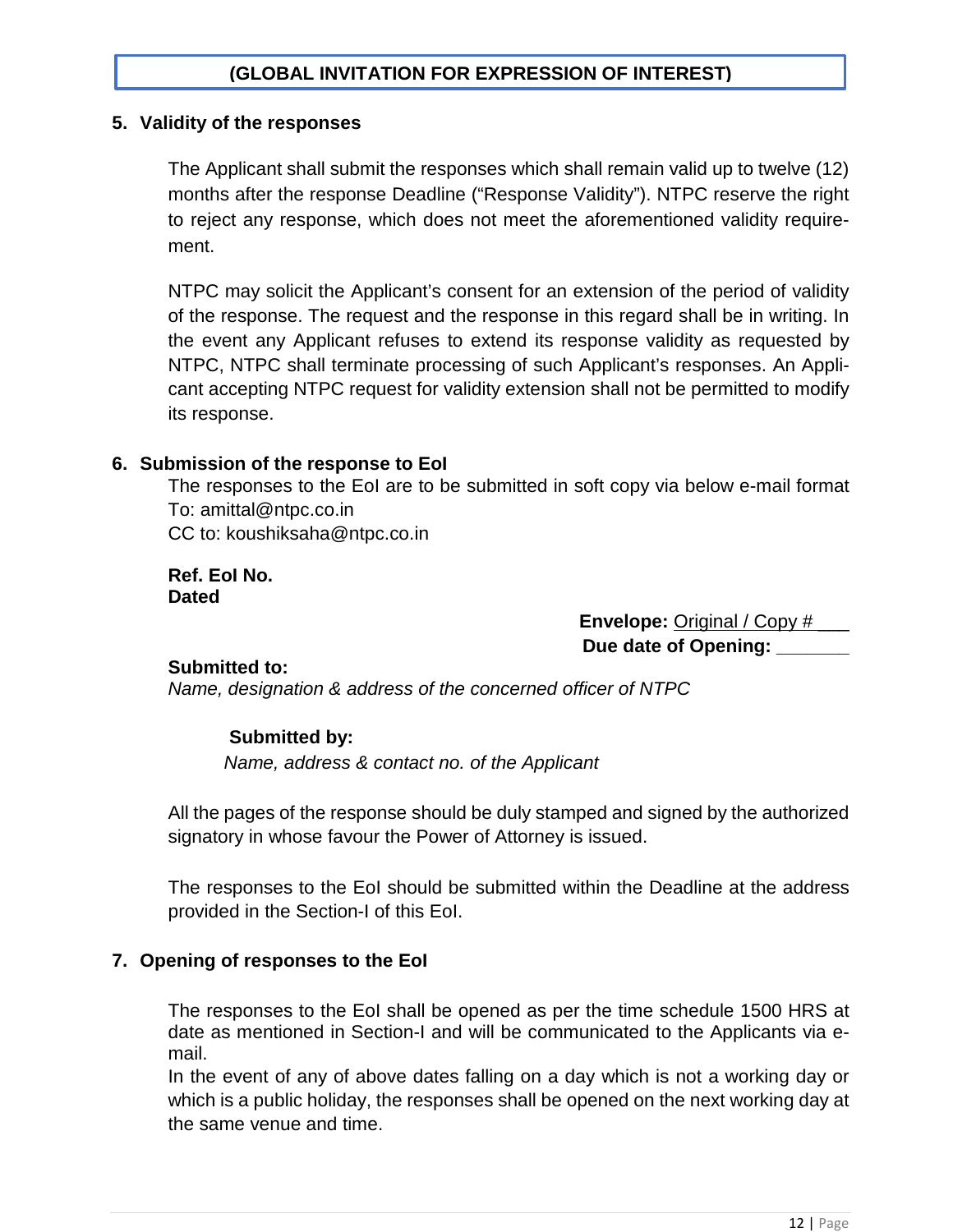#### **8. Costs and expenses towards response to EoI**

The Applicants shall be responsible for all the costs associated with the preparation of the response and participation in discussions and finalization & execution of the documents related with this EoI, NTPC shall not be responsible in any way for such costs, regardless of the conduct or outcome of this short-listing/ selection process.

### **9. Confidentiality**

The Applicants undertake to hold in confidence this EoI and any document related or pursuant to this EoI and not to disclose the terms and conditions of the transaction contemplated hereby to third parties, except:

- (a)To their professional advisors;
- (b) To their officers, contractors, employees, agents or representatives, financiers, who need to have access to such information for the proper performance of their activities;
- (c) Disclosures required under applicable Law, without the prior written consent of the other parties of the concerned agreements.

Provided that the Applicant(s) agrees and acknowledges that NTPC may at any time, disclose the terms and conditions of this EoI and any document related or pursuant to this EoI to any person, to the extent stipulated under the applicable Law.

#### **10.Disclaimer**

- (a) This Expression of Interest (EoI) has been prepared by NTPC Ltd. for response from Indian/Global Company/their Consortium/Affiliates/Representatives for setting up CO2 Capture, H2 Generation & Conversion to Methanol (composite facility) in aggregator mode at BOO basis at various NTPC power plants in India.
- (b) Creation of manufacturing facility within NTPC plant premises shall be subject to requisite approvals from State and Central Government. NTPC shall process these approvals, after receiving the desired response for EoI.
- (c) In submitting an expressed EoI in response to the EoI, the Applicants certify that it understands, accepts and agrees to the disclaimers on this page. Nothing contained in any other provision of the EoI nor any statements made orally or in writing by any person or party shall have the effect of negating or superseding any of the disclaimers set forth herewith.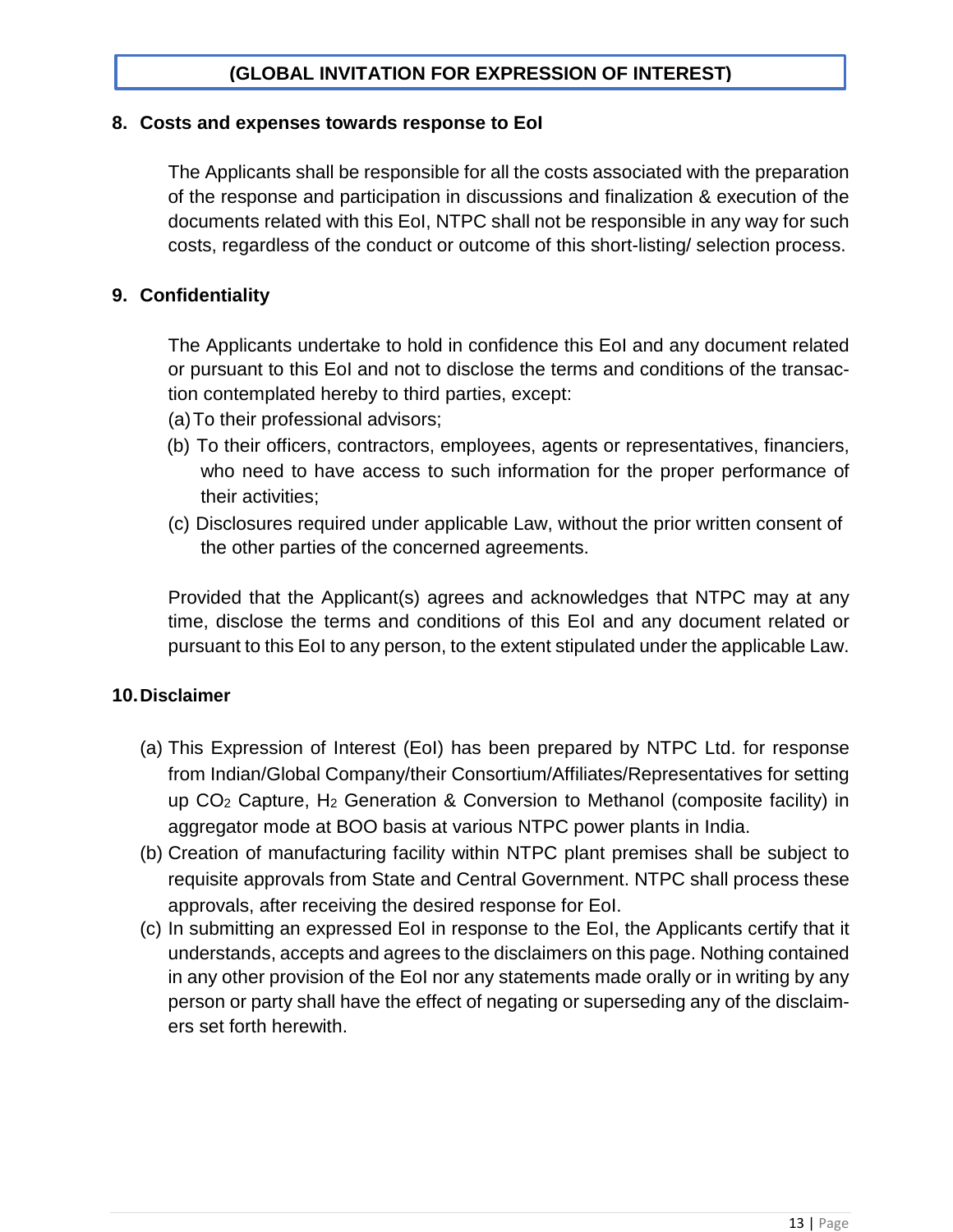# **Section-IV**

# **Consideration of Response**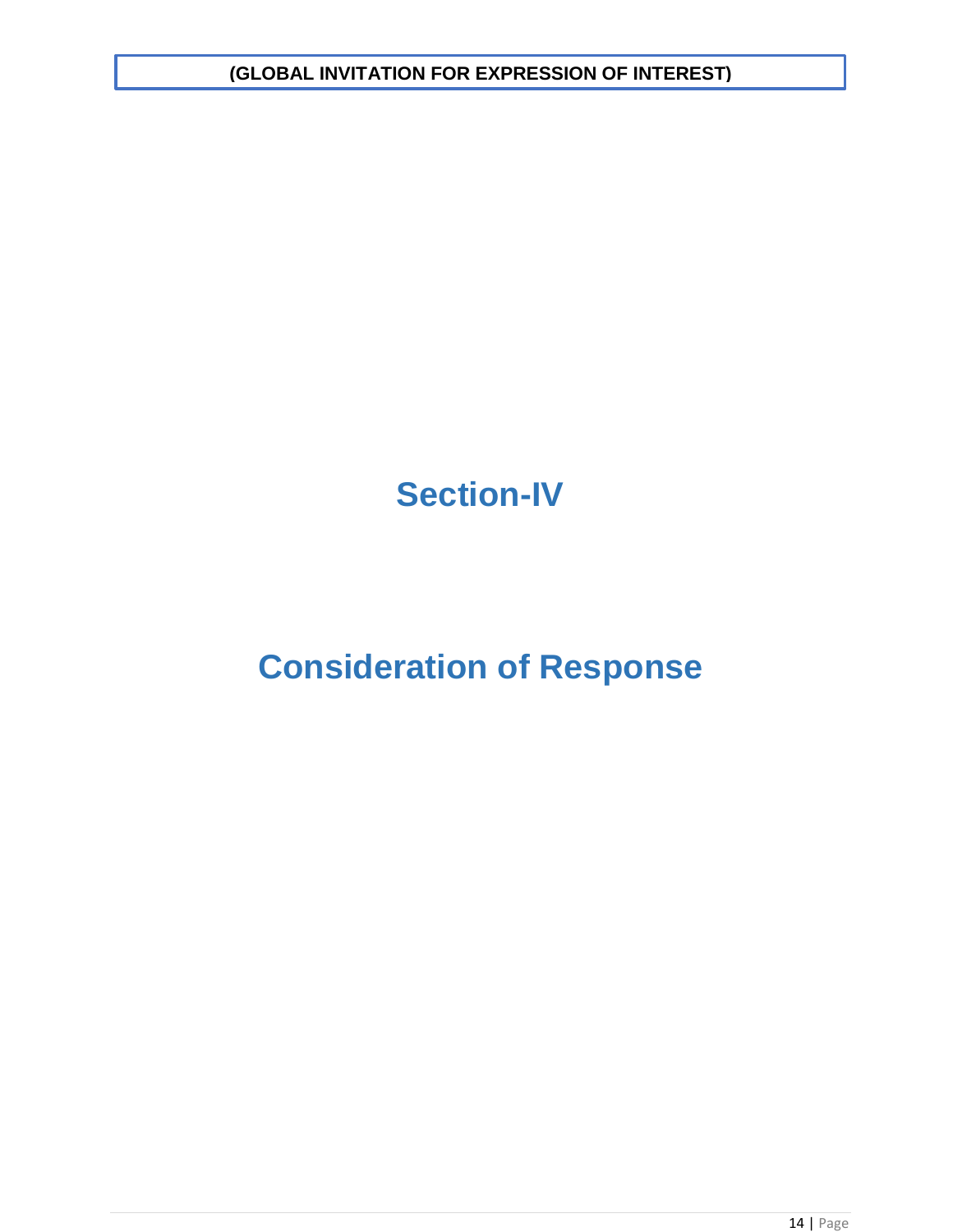## **RESPONSIVENESS/EVALUATION METHODOLOGY**

### **1. Responsiveness check**

The responses submitted by Applicants shall be scrutinized to establish interest in setting up CO2 Capture, H2 Generation & Conversion to Methanol (composite facility) in aggregator mode at various NTPC power plants in India. Responses shall be deemed non responsive for following reasons:

- a. Responses that are incomplete, i.e. not accompanied by any of the applicable formats inter alia covering letter, power of attorney, applicable undertakings, provided in more details at annexure in Section-V;
- b. Responses not signed by authorized signatory and / or stamped in the manner indicated in this EoI;
- c. Material inconsistencies in the information/ documents submitted by the Applicant
- d. An Applicant submitting more than one response to this EoI either itself or through an affiliate or subsidiary company;
- e. Response validity being less than that required as per Clause 5 of section-III of this EoI;
- f. Response being conditional in nature;
- g. Response not received by the response Deadline;
- h. Response having Conflict of Interest;
- i. Applicant delaying in submission of additional information or clarifications sought by NTPC, as applicable;

All bids that shall meet the responsive check requirements set out above in this section of the EoI document shall be considered as responsive. In case of nonsubmission of relevant details as above, the responses may be considered as "**Non-responsive**", at the sole discretion of NTPC and will not be considered further.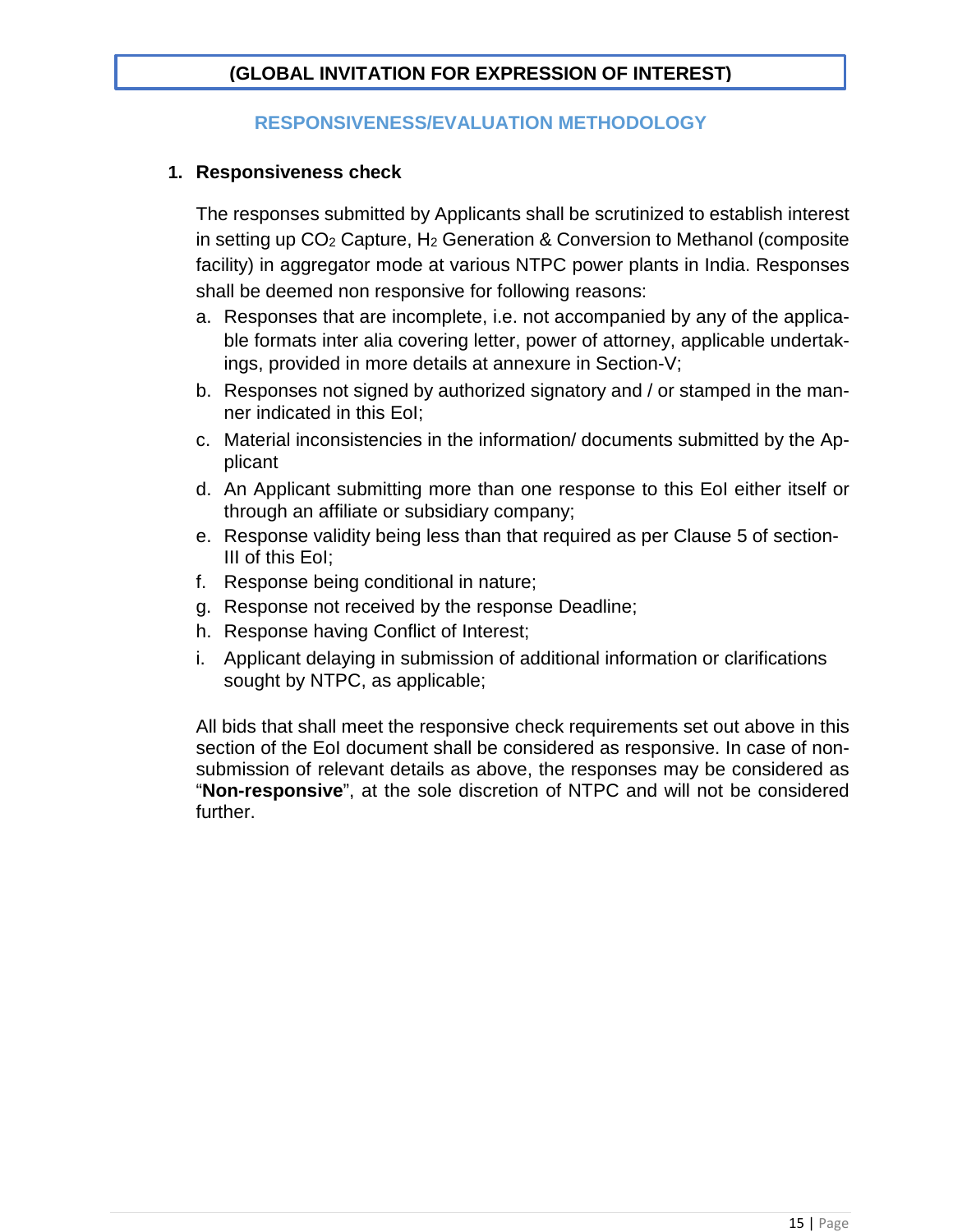# **Section-V**

# **Application Form & Annexures**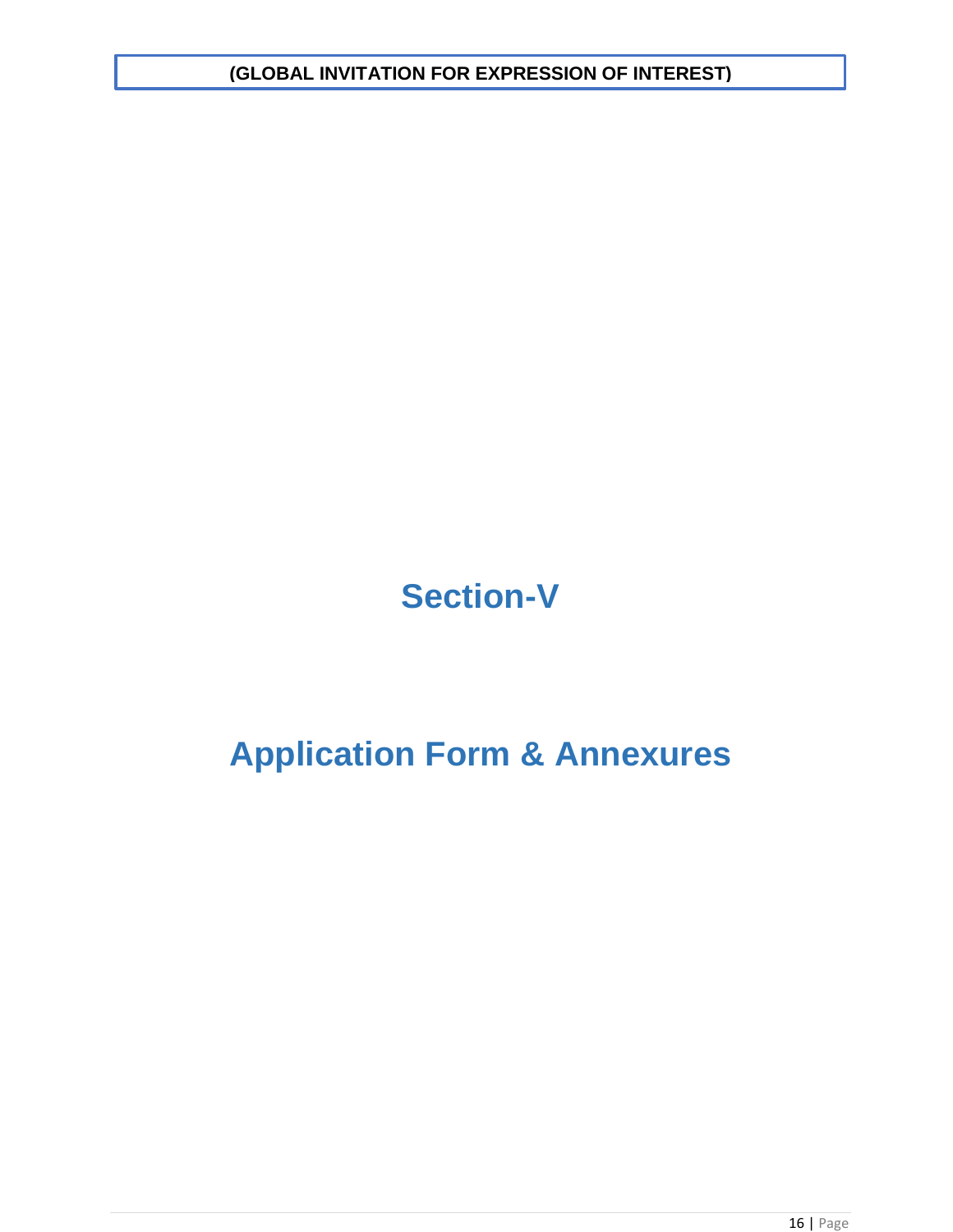## **Annexure-1**

# **TYPICAL FLUE GAS PARAMETERS OF 500 MW PLANTS**

| SI. No. | <b>Chemical Parameters</b>          | Unit of measurement | <b>Before</b><br><b>FGD</b> | <b>After</b><br><b>FGD</b> |
|---------|-------------------------------------|---------------------|-----------------------------|----------------------------|
|         |                                     |                     |                             |                            |
| 1.      | Carbon Dioxide (CO <sub>2</sub> )   | %                   | 13.5                        | 11.8                       |
| 2.      | Oxygen $(O_2)$                      | %                   | 6.0                         | 8.2                        |
| 3.      | Nitric Oxide (NO)                   | mg/Nm <sup>3</sup>  | 218                         | 226                        |
| 4.      | Nitrogen Dioxide                    | mg/Nm <sup>3</sup>  | 22                          | 23                         |
| 5.      | <b>Sulphur Dioxide</b>              | mg/Nm <sup>3</sup>  | 1373                        | 134                        |
| 6.      | <b>Carbon Monoxide</b>              | mg/Nm <sup>3</sup>  | 30                          | 27                         |
| 7.      | Moisture                            | $\frac{9}{6}V/V$    | 9                           | 8                          |
| 8.      | Ammonia                             | mg/Nm <sup>3</sup>  | 170                         | 163                        |
| 9.      | Hydrogen Cyanide (HCN)              | mg/Nm <sup>3</sup>  | < 0.01                      | < 0.01                     |
| 10.     | Mercury (Hg)                        | mg/Nm <sup>3</sup>  | < 0.1                       | < 0.1                      |
| 11.     | <b>Particulate Matter</b>           | mg/Nm <sup>3</sup>  | 268                         | 160                        |
| 12.     | <b>Acid Mist</b>                    | mg/Nm <sup>3</sup>  | <b>BDL</b>                  | <b>BDL</b>                 |
| 13.     | Sulphur Trioxide (SO <sub>3</sub> ) | mq/Nm <sup>3</sup>  | 16                          | 15                         |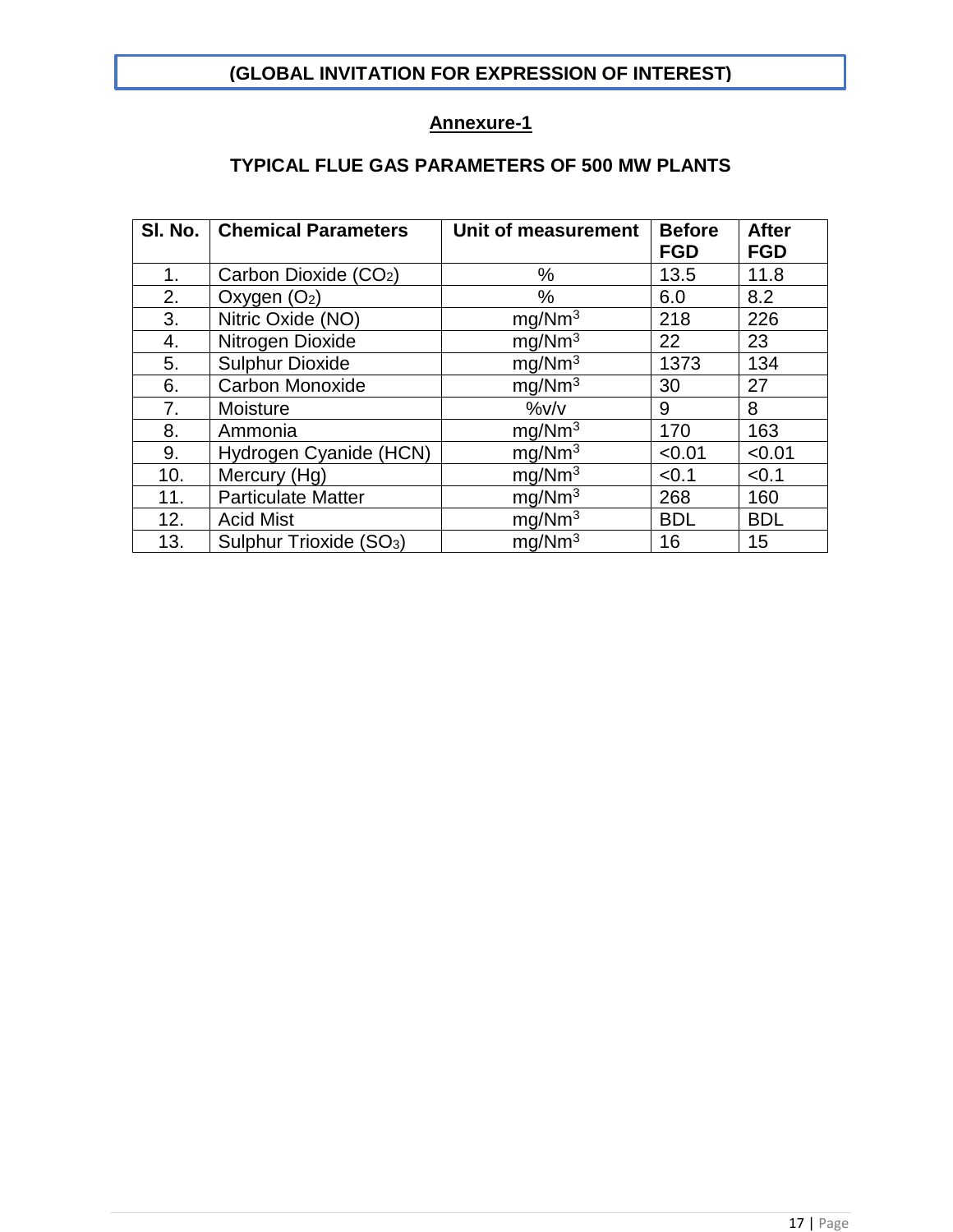## **Annexure-2**

## **FORMAT FOR COVERING LETTER CUM UNDERTAKING**

(The covering letter should be on the Letter Head of the Applicant)

| Date : |  |  |  |  |  |
|--------|--|--|--|--|--|
| Place: |  |  |  |  |  |
|        |  |  |  |  |  |
| To,    |  |  |  |  |  |
| .      |  |  |  |  |  |

# **Sub.: (INVITATION FOR EXPRESSION OF INTEREST)**

**Ref.: EoI No. \_\_\_\_\_\_\_\_\_\_\_\_\_\_\_\_, dated \_\_\_\_\_\_\_\_\_\_\_\_\_\_\_\_ (the "EoI")**

Dear Sir,

We, the undersigned ……. [insert name of the "Applicant"] having read, examined and understood in detail the **(INVITATION FOR EXPRESSION OF INTEREST).** We confirm that neither we nor any of our Parent Company/ Affiliate/ Ultimate Parent Company has submitted response other than this response directly or indirectly in response to the aforesaid EoI.

- 1. We give our unconditional acceptance to the EoI, issued by NTPC, as amended. In token of our acceptance to the EoI, the same have been signed & stamped by us and enclosed to the response. We hereby confirm that the provisions of the EoI shall be binding on us.
- 2. We have submitted our response strictly as per provisions and formats of the EoI, without any deviations, conditions and without mentioning any assumptions or notes.
- 3. We hereby unconditionally and irrevocably agree and accept that the decision made by NTPC in respect of any matter regarding or arising out of the EoI shall be binding on us. We hereby expressly waive any and all claims in respect of EoI process. We confirm that there are no litigations or disputes against us, which materially affect our ability to participate or function under the obligations with regard to EoI.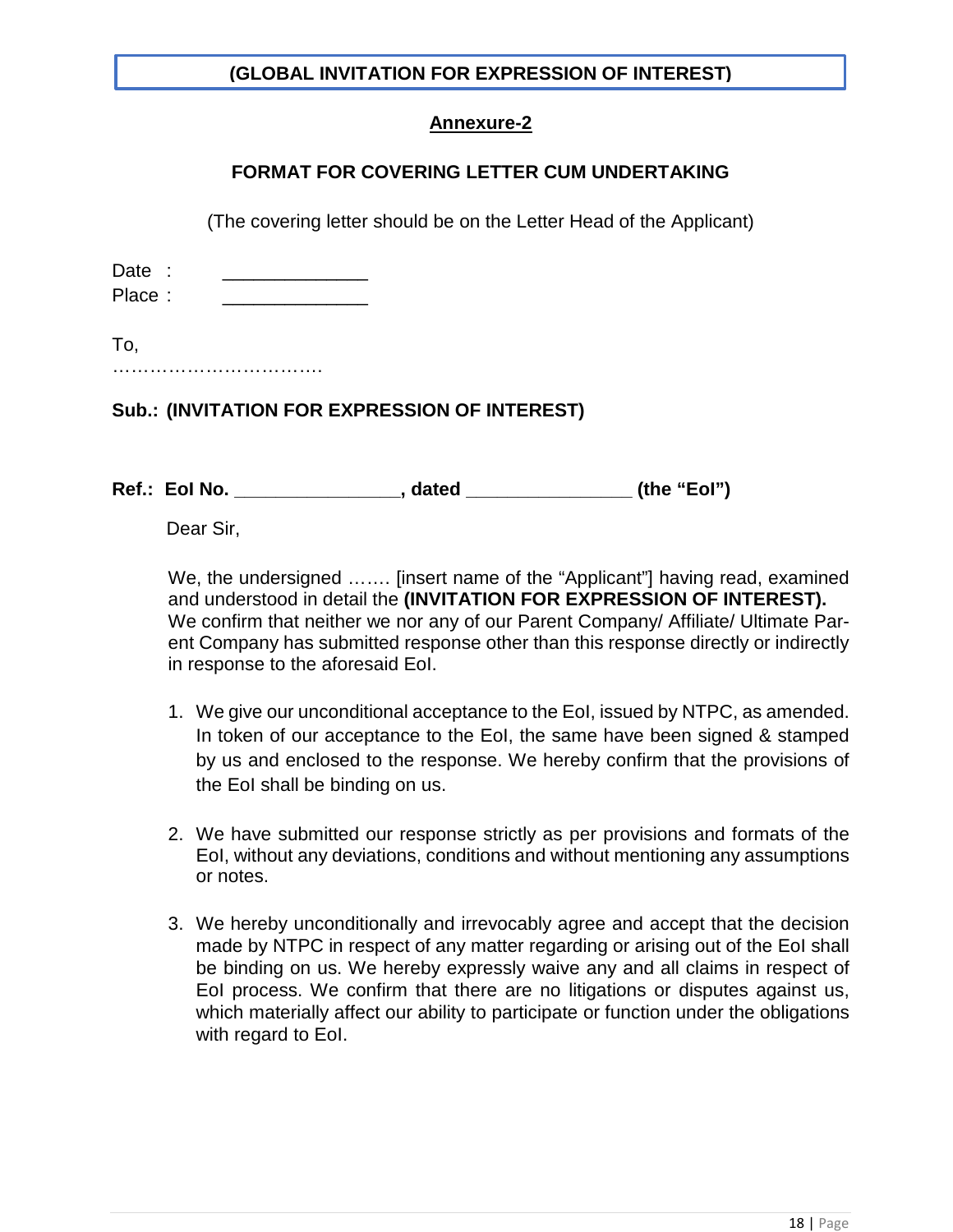4. Details of the contact person are furnished as below:

| Name:            |
|------------------|
| Designation:     |
| Address:         |
| Contact numbers: |
| email id:        |

- 5. We are enclosing herewith the entire response containing duly signed formats in electronic format sent via email to: amittal@ntpc.co.in as per the EoI for consideration.
- 6. It is confirmed that our response is consistent with all the requirements of submission as stated in the EoI and subsequent communications from NTPC, if any.
- 7. The information submitted in our response is complete, strictly as per the requirements stipulated in the EoI and is correct to the best of our knowledge and understanding. We would be solely responsible for any errors or omissions in our response.
- 8. We confirm that all the terms and conditions of our response are valid for acceptance for a period of twelve (12) months from the response Deadline.
- 9. We confirm that we have not taken any deviation so as to be deemed "**Non-Responsive**" as stipulated in Section-IV of this EoI.
- 10. We understand that you are not bound to accept any response you receive.

We remain,

Yours sincerely

(Name, Designation and Signature of Authorized Person in whose name Power of Attorney is issued)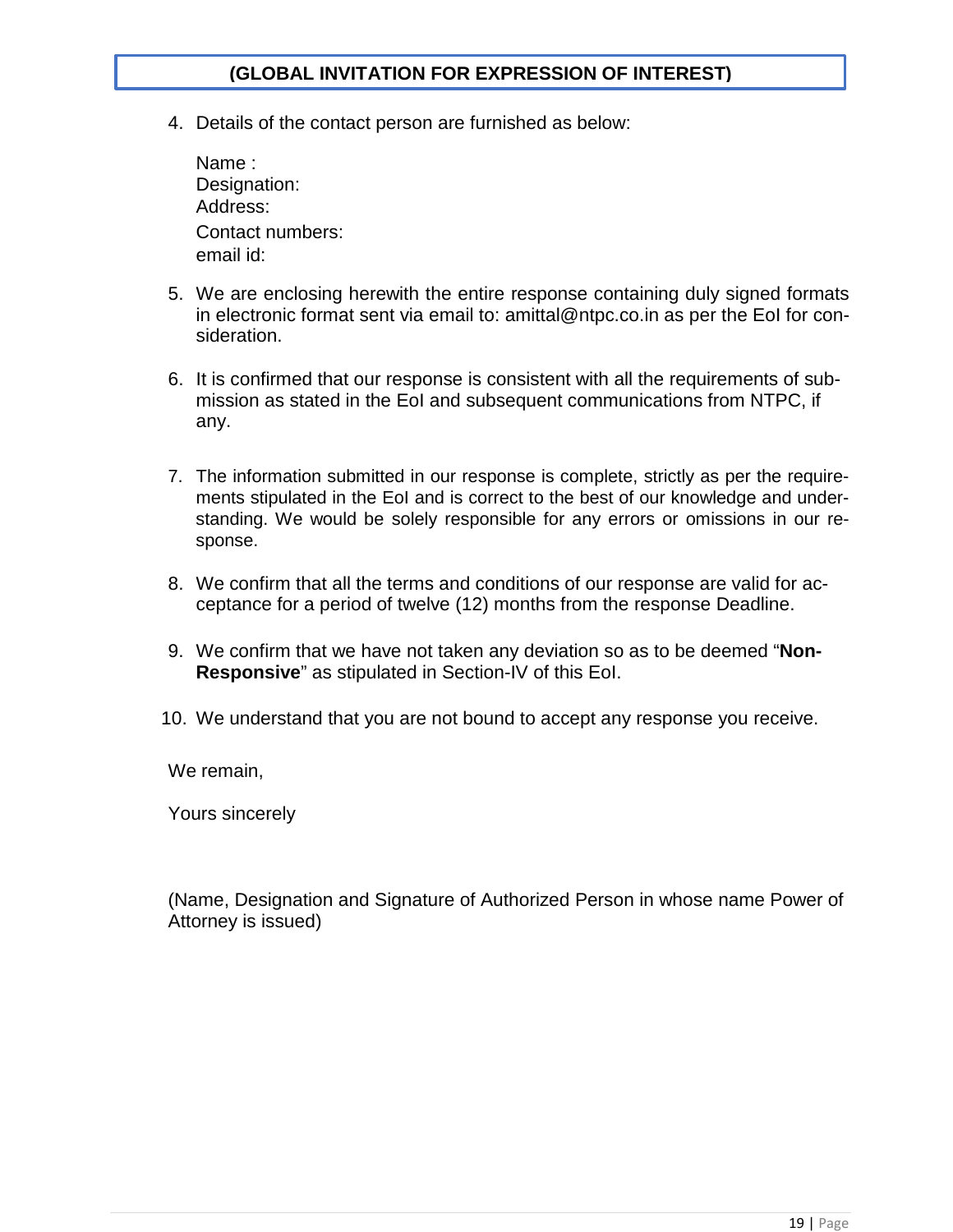# **Annexure-3**

# **INFORMATION TO BE SUBMITTED BY APPLICANT**

### (**Note: Documents in support of meeting the respective requirement shall be submitted by the Applicant.)**

- 1. Name of the Company/Lead Partner of Consortium:
- 2. Legal status of the Company/Consortium:
- 3. Brief description of the Company/Consortium including details of its business groups/subsidiaries/ affiliates:
- 4. Existing Manufacturing facilities Locations, Capacity
- 5. Date of Incorporation:
- 6. Date of Commencement of Business:
- 7. Full address including Telephone nos. / Fax nos.:
	- a. Registered Office:
	- b. Head Office:
	- c. Address for communication:
	- d. Contact Details:
	- e. Office Address in India, if any:
- 8. Documents to be enclosed:

**Technical Credentials** – Relevant Product/System catalogues, Experience /Reference List, Copies of Customer Certificates, Engineering strengths, collaborations/tie-ups with manufacturer (if applicable), quality accreditations, etc.

**Financial Credentials** – Copies of Audited Financial statements (Annual Reports) for last 3 years, Credit Rating, Market share (Domestic/International), Segmental Revenue in the applied category (ies).

9. Any other documents considered relevant.

(Sign & Company Seal) Authorized signatory